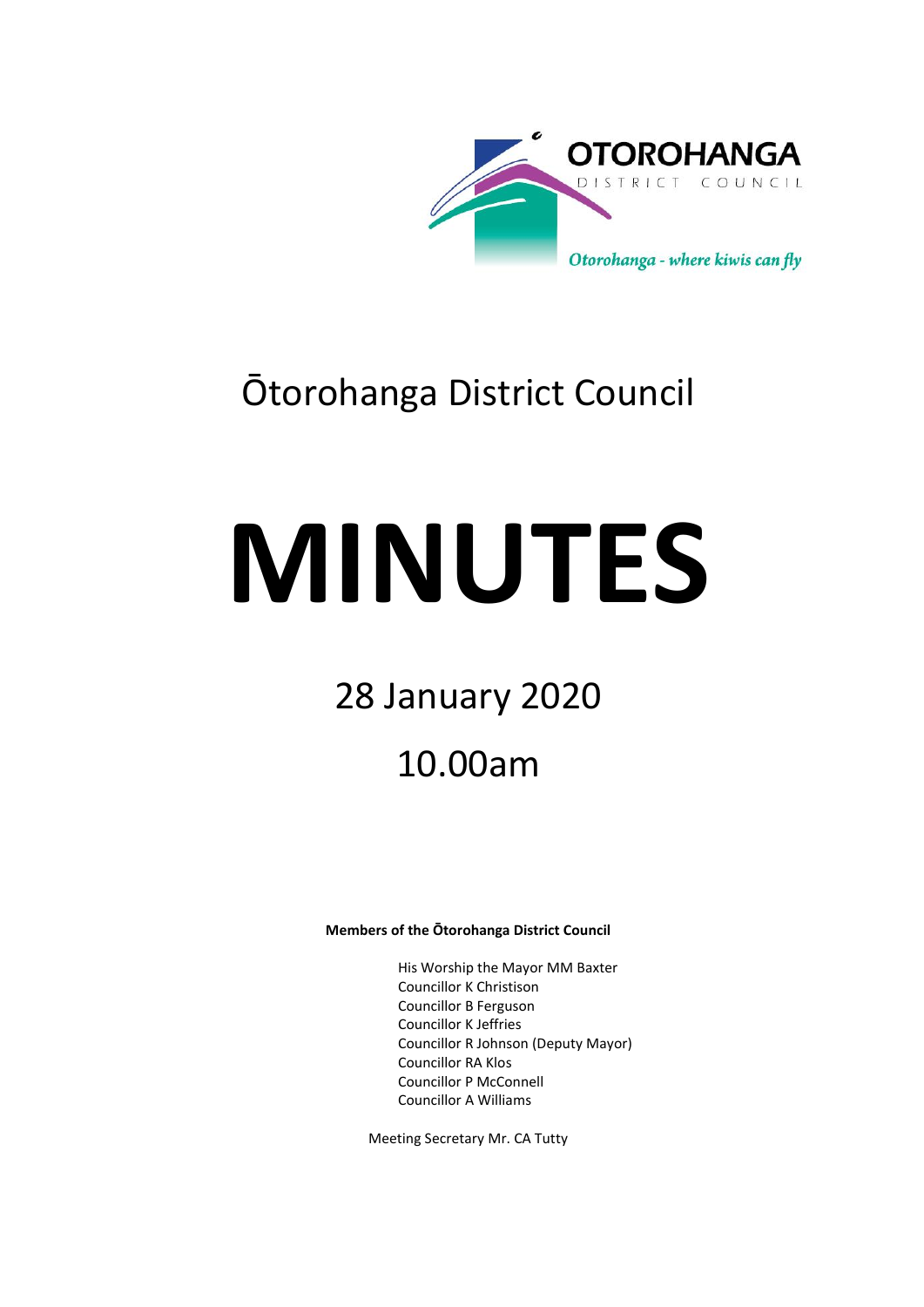# **ŌTOROHANGA DISTRICT COUNCIL**

# **28 JANUARY 2020**

Minutes of an ordinary Meeting of the Ōtorohanga District Council held in the Council Chambers, 17 Maniapoto Street, Ōtorohanga on Tuesday 28 January 2020 commencing at 10am.

# **MINUTES**

# **Tanya Winter CHIEF EXECUTIVE**

# **ORDER OF BUSINESS:**

| <b>PRESENT</b>                                                                |  |
|-------------------------------------------------------------------------------|--|
| IN ATTENDANCE                                                                 |  |
| REFLECTION / PRAYER / WORDS OF WISDOM (HIS WORSHIP THE MAYOR)                 |  |
| DECLARATION OF CONFLICTS OF INTEREST                                          |  |
| <b>CONFIRMATION OF MINUTES - OTOROHANGA DISTRICT COUNCIL 17 DECEMBER 2020</b> |  |
| - ŌTOROHANGA COMMUNITY BOARD 11 DECEMBER 2019<br><b>RECEIPT OF MINUTES</b>    |  |

# **REPORTS**

| ITEM 29                  | <b>HIS WORSHIP THE MAYOR - VERBAL REPORT</b>                               | $\overline{2}$ |
|--------------------------|----------------------------------------------------------------------------|----------------|
| <b>ITEM 30</b>           | <b>BEATTIE HOME LOAN FUNDING</b>                                           | $\overline{2}$ |
| <b>ITEM 31</b>           | <b>ADOPTION OF WAIKATO TRIENNIAL AGREEMENT 2019-2022</b>                   | $\overline{2}$ |
| <b>ITEM 32</b>           | 2020/2021 ANNUAL PLAN TIMETABLE                                            | 3              |
| <b>ITEM 33</b>           | CIVIL DEFENCE AND EMERGENCY MANAGEMENT REPORT FOR OCTOBER TO DECEMBER 2019 | 3              |
| <b>ITEM 34</b>           | <b>BUILDING CONTROL REPORT OCTOBER TO DECEMBER 2019</b>                    | 4              |
| <b>ITEM 35</b>           | <b>PLANNING REPORT FOR OCTOBER TO DECEMBER 2019</b>                        | 4              |
| ITEM 36                  | ANIMAL CONTROL OFFICERS REPORT FOR OCTOBER TO DECEMBER 2019                | 4              |
| <b>ITEM 37</b>           | <b>MATTERS REFERRED</b>                                                    | 4              |
| <b>COUNCILLOR UPDATE</b> |                                                                            | 5              |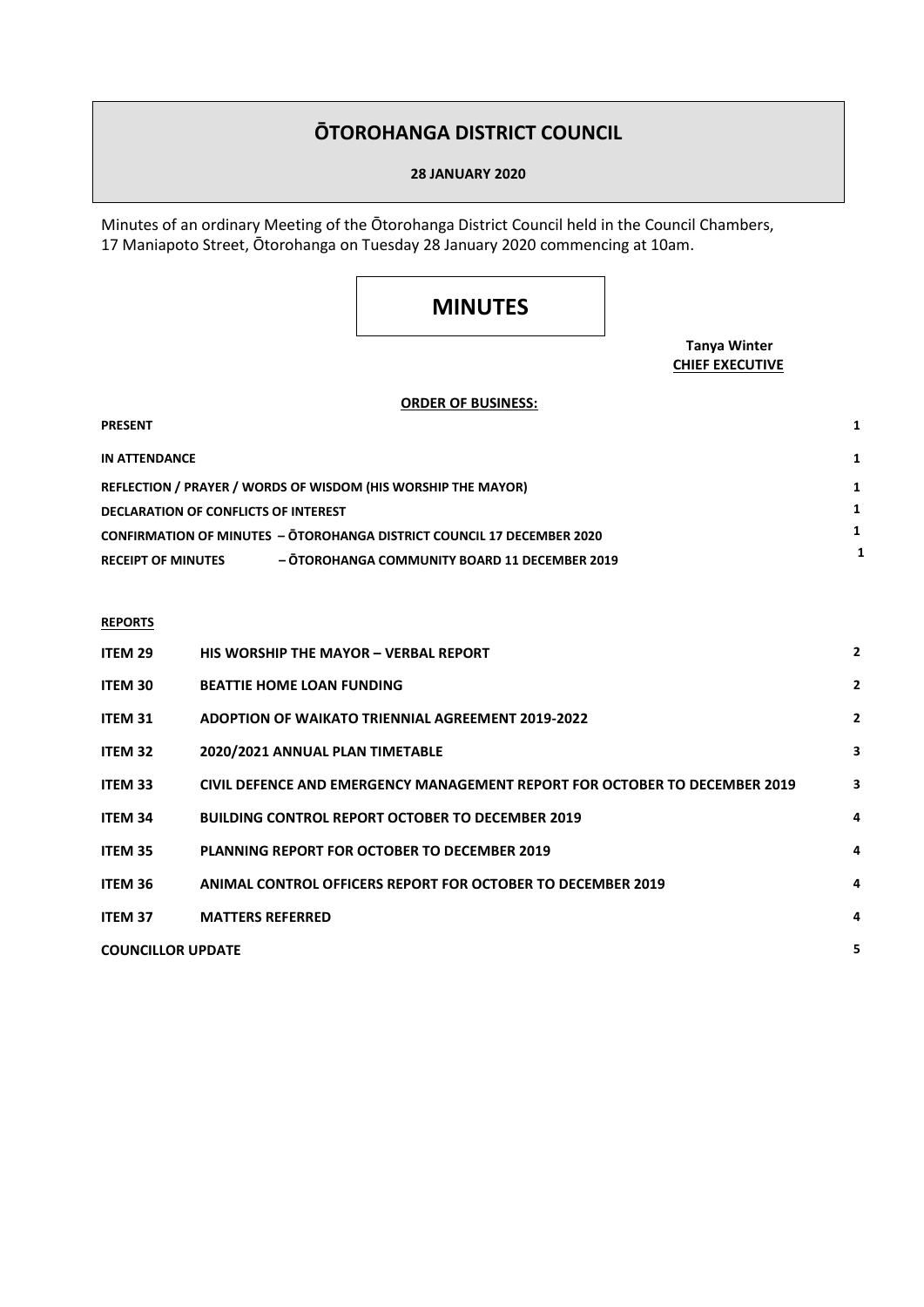# **PRESENT**

His Worship the Mayor MM Baxter, Councillors K Christison, B Ferguson, R Johnson, K Jeffries, RA Klos, P McConnell and A Williams

# **IN ATTENDANCE**

Messrs, R Brady (Acting Chief Executive), A Loe (Group Manager Environment), G Bunn (Group Manager Corporate), B O'Callaghan (Finance Manager), and CA Tutty (Governance Supervisor)

His Worship declared the meeting open and welcomed those present to the first meeting of Council for 2020.

# **APOLOGY**

Resolved that the apology received by Council's Chief Executive Ms. T Winter be sustained. **HIS WORSHIP / COUNCILLOR KLOS**

# **REFLECTION / PRAYER / WORDS OF WISDOM**

His Worship recited words of wisdom in respect to a person's family.

## **DECLARATION OF CONFLICTS OF INTEREST**

His Worship asked members whether they had any declarations of conflicts of interest.

**Resolved** that Councillor Johnson declared a conflict of interest in Item 30, Beattie Home Loan Funding. **HIS WORSHIP / COUNCILLOR JOHNSON**

# **CONFIRMATION OF MINUTES – ŌTOROHANGA DISTRICT COUNCIL 17 DECEMBER 2019**

Councillor Johnson referred to page 6, item 22, Proposal to amend speed limit – Old Te Kuiti Road and reported that the local resident's name is spelt incorrectly and should read "Carey Sanson".

His Worship also referred to page 1, receipt of Ōtorohanga Community Board Minutes – 12 November 2019 and reported that the word "receipt" is spelt incorrectly.

**Resolved** that the Minutes of the meeting of the Ōtorohanga District Council held on 17 December 2019 be approved as a true and correct record of that meeting and the recommendations contained therein be adopted. **HIS WORSHIP / COUNCILLOR CHRISTISON**

## **RECEIPT OF MINUTES – ŌTOROHANGA COMMUNITY BOARD 11 DECEMBER 2019**

**Resolved** that the Minutes of the meeting of the Ōtorohanga Community Board held on 11 December 2019 be received.

**COUNCILLOR MCCONNELL / COUNCILLOR CHRISTISON**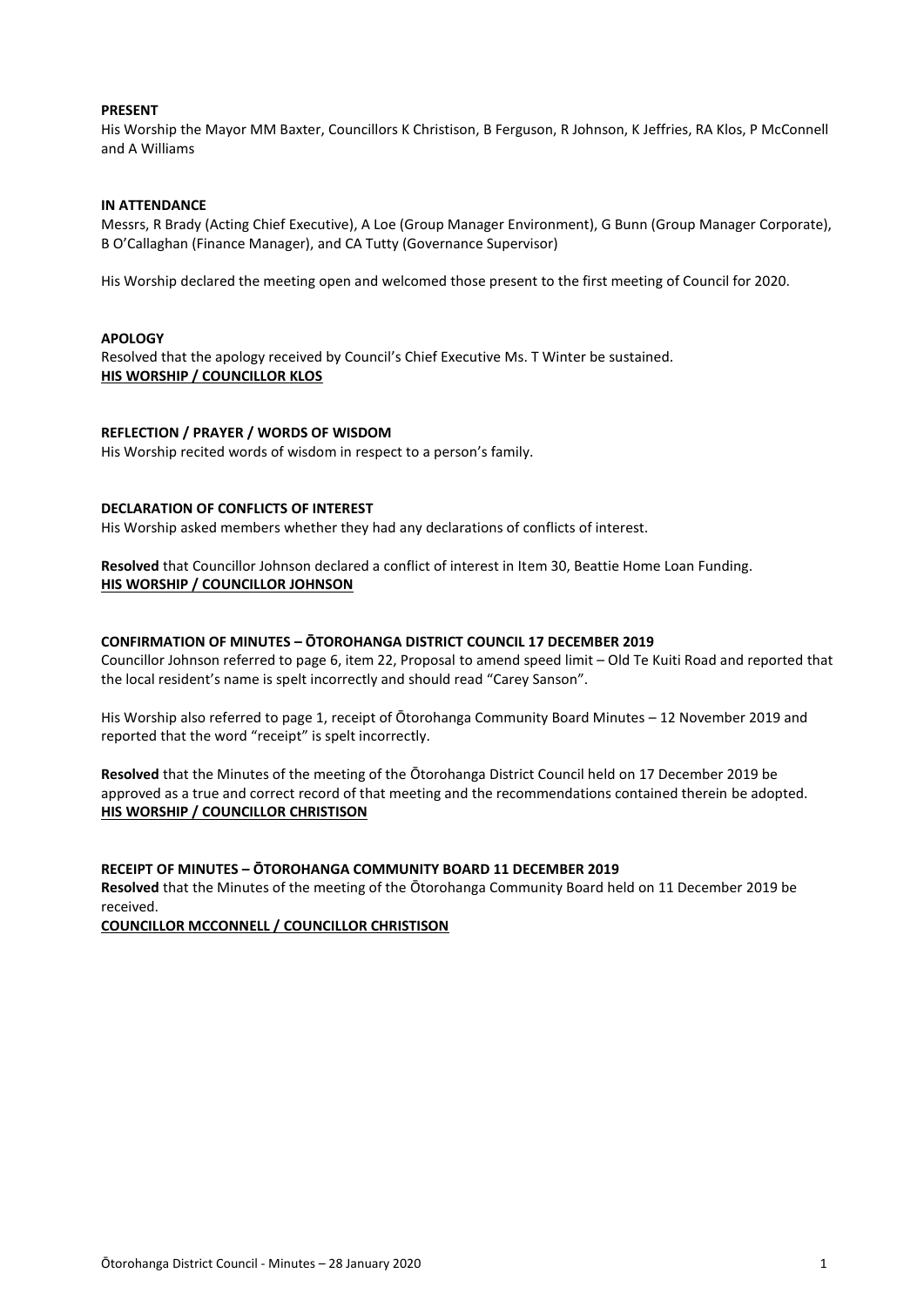# **ITEM 29 HIS WORSHIP THE MAYOR – VERBAL REPORT**

His Worship reported that during last week he attended a meeting of the Sports Hub held in Te Kuiti. He said this proposal has been in discussion for the past five years.

# **ITEM 30 BEATTIE HOME LOAN FUNDING**

Council's Group Manager – Corporate welcomed members of the Beattie Home Trust who were in attendance in the Public Gallery.

The Group Manager – Corporate summarised his report and highlighted the advice that the project costing is not yet finalised, but is expected that the Trust will soon have indicative prices for the construction of the Dementia Unit. He said they anticipate that the full cost of the project (including land and contingency costs) to be in the order of \$6.8- million.

The Group Manager – Corporate advised that since the preparation of his report the estimated costs have been identified as being \$6.9-million. He said agreement in principle is been sought from Council for a low interest loan of \$1-million to be placed out for consultation.

During discussion the following points were highlighted –

- a) To date \$5.5-million dollars has been raised towards the proposal and it is hoped to commence construction around mid-March 2020.
- b) Query as to whether Council has the authority / mandate to provide this support.
- c) Council does have the mandate that is why it is going out for public consultation to ascertain whether this proposal will provide betterment to the Community as a whole.
- d) The Ōtorohanga College Hostel is an area that some members were keen to support, if requested.
- e) This is a proposal for Economic Development of the District and that Council needs to run with it.
- f) The need for a Dementia Unit was identified some years ago in the Beattie Home Strategic Plan and would assist in keeping locals, local.
- g) It is a Community owned facility.

**Resolved** that Council supports in principle a low-interest loan of \$1-million to Beattie Home Community Trust Inc and that this is included in the 2020/2021 Annual Plan for consultation under Section 82 of the Local Government Act.

# **COUNCILLOR CHRISTISON / COUNCILLOR WILLIAMS**

Councillor Johnson abstained from voting on the resolution.

# **ITEM 31 ADOPTION OF WAIKATO TRIENNIAL AGREEMENT 2019 – 2022**

His Worship referred members to the Chief Executive's report, the purpose of which is to present to Council the 2019 – 2022 Waikato Triennial Agreement for adoption.

His Worship advised that the new agreement is a continuation of what has been in place previously. It ensures the opportunity for discussion to be held with other Councils in the Waikato Region, to work together, maximise efficiency and promote wellbeing in their respective communities. It signals the intended work and activities of the Waikato Mayoral Forum, recognising a significant level of formal and informal cooperation already exists between local authorities.

During discussion the following points were highlighted –

- a) Does this agreement really have any clout?
- b) Gives Mayors and Executives the opportunity to work across boundaries.
- c) Document should be simplified and it should be demonstrated what is being achieved through this agreement.
- d) Provides the Mayor and Chief Executive the authority to speak at the Mayoral Forums.
- e) Gives Council a 'Terms of Engagement"

**Resolved** that the 2019-2022 Waikato Triennial Agreement as endorsed by the Mayoral Forum on 25 November 2019, be adopted

# **HIS WORSHIP / COUNCILLOR WILLIAMS**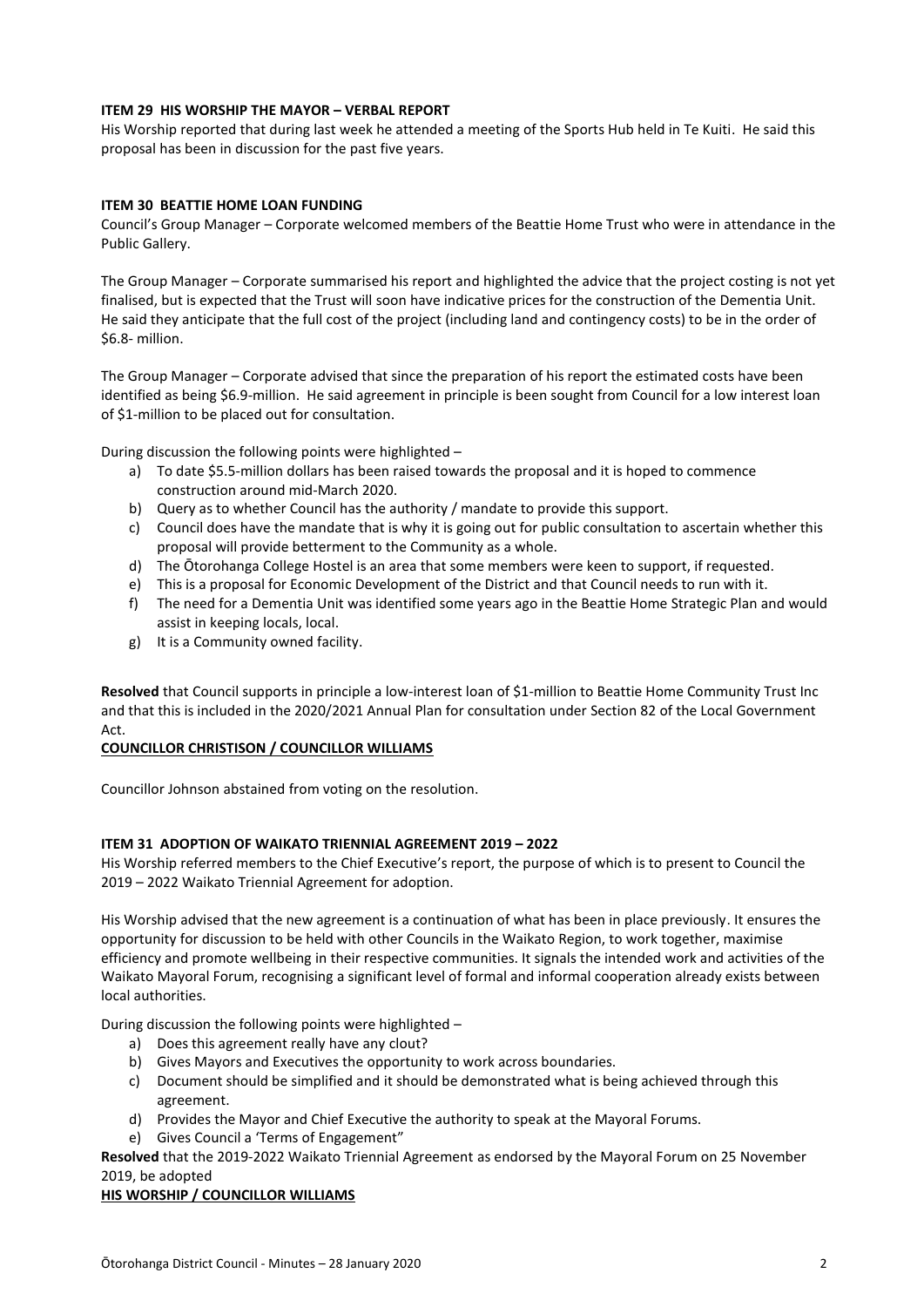# **ITEM 32 2020 / 2021 ANNUAL PLAN TIMETABLE**

The Group Manager – Corporate referred members to his report identifying a timetable for the adoption of the 2020 / 2021 Annual Plan. He said this 2020 / 2021 year is the third year of the Long Term Plan.

Councillor Jeffries reported there is a need for the Community Plan for Kawhia to be reviewed.

The Group Manager – Environment replied that this will be revisited as part of the Long Term Plan process.

In response to Councillor Christison regarding the Beattie Home proposal, the Group Manager – Corporate replied that the consultation process could commence earlier.

The Group Manager – Corporate informed members that there shouldn't be any costs on the ratepayer in particular for consultants to be engaged on the proposed Business Plan for the Beattie Home project.

Councillor Klos said there is a potential for a combined \$2-million-dollar risk on Council with loans requested from both Beattie Home and the Ōtorohanga Kiwi House and that it has no capacity to engage with how the two identities will manage their operations.

**Resolved** that the Annual Plan timetable as presented be adopted. **COUNCILLOR CHRISTISON / COUNCILLOR JEFFRIES**

**ITEM 33 CIVIL DEFENCE AND EMERGENCY MANAGEMENT REPORT FOR OCTOBER TO DECEMBER 2019** The Local Civil Defence Controller referred members to the report and requested for this to be taken as read.

He asked members if they had any questions on the content of the report.

Discussion was held on the Ōtorohanga Districts Capability Assessment report in particular to the Ōtorohanga CDEM overall score of 56.8% with a total of 36 resulting recommendations.

During discussion the following points were raised:

- a) Draft Community Response Plan what is Council aiming for and who will use it.
- b) With reference to the 56.8% rating, this is a developing percentage and recommendations and plans given for Council to work on.
- c) The Community at large are not aware of the plan, as to who does what, and suggested that the people be brought up to speed.

**Resolved** that the information contained in the Civil Defence Emergency Planning Report for October 2019 to December 2019 from Andrew Loe, Local Civil Defence Controller and David Simes, Emergency Management Operations Manager be received.

# **COUNCILLOR JOHNSON / COUNCILLOR FERGUSON**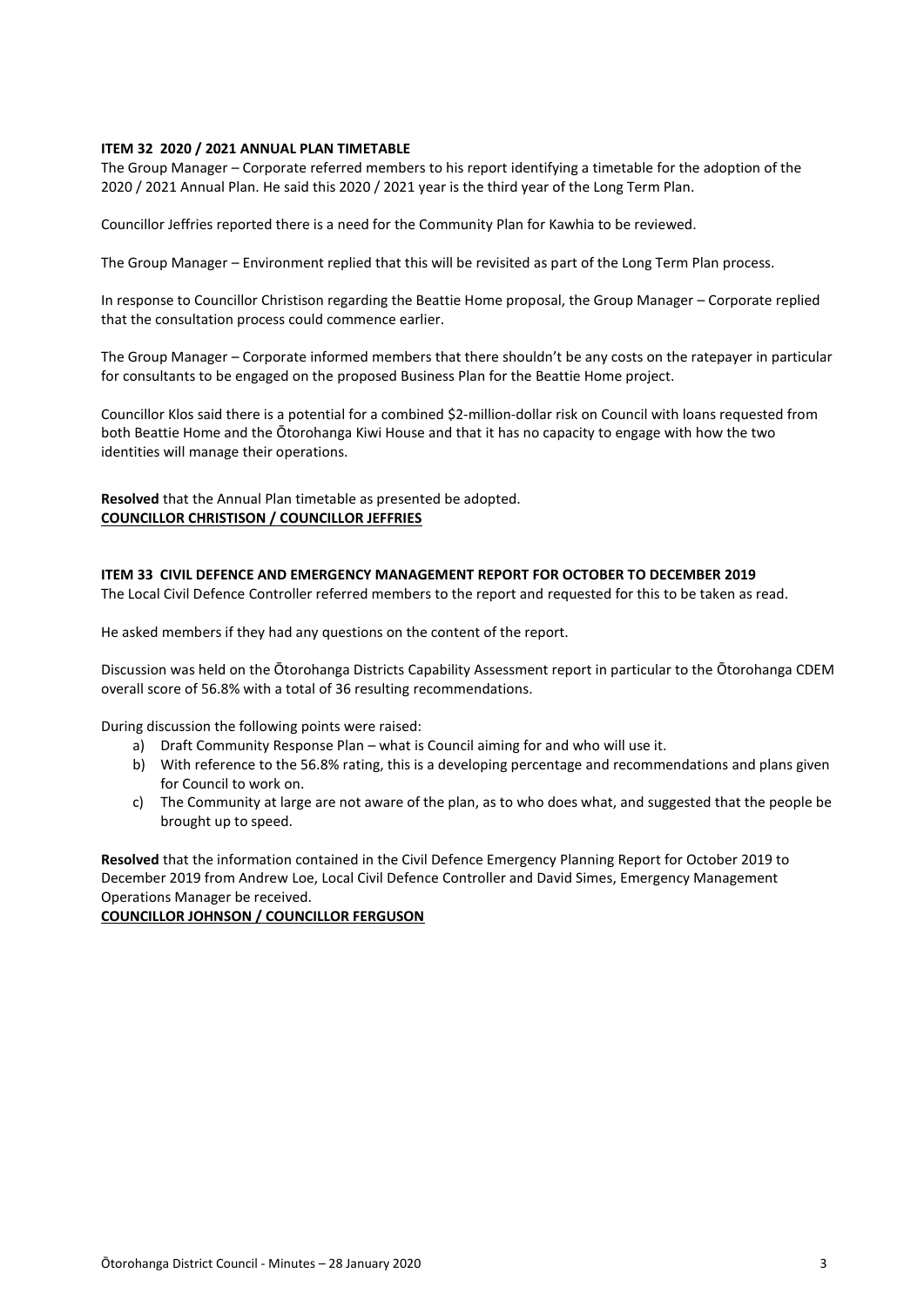# **ITEM 34 BUILDING CONTROL REPORT OCTOBER TO DECEMBER 2019**

Council's Building Control Manager attended the meeting and asked members whether they had any questions in regards to his report.

The Building Control Manager advised that Council obtained IANZ Accreditation late last year and is now endorsed to carry out Building Consenting and Inspection work for any complexity of building from small housing through to large commercial projects.

The Building Control Manager reported that a Building Control Officer resigned from his position last week as he felt the job was not suitable for him. He said however, that there are resources available should Council require assistance.

His Worship extended a huge 'thank you' to the Building Control Manager and his staff for their efforts in obtaining accreditation.

**Resolved** that The Building Control activity report for the last quarter of 2019 be received. **HIS WORSHIP / COUNCILLOR KLOS**

# **ITEM 35 PLANNING REPORT FOR OCTOBER TO DECEMBER 2019**

The Group Manager – Environment referred members to the report on Resource Consents granted under Delegated Authority for the period 1 October to 24 December 2019.

**Resolved** that the Planning Report for the final quarter of 2019 be received. **COUNCILLOR MCCONNELL / COUNCILLOR KLOS**

### **ITEM 36 ANIMAL CONTROL OFFICERS REPORT FOR OCTOBER TO DECEMBER 2019**

The Group Manager Environment referred members to a report on Dog and Animal Control activities in the District for the period October to December 2019.

The Group Manager – Environmental informed members that the number of menacing dogs continues to increase however, this is due to the classification of certain breeds of dogs.

**Resolved** that The Group Manager's report on Dog and Animal Control activities for the fourth quarter of 2019 be received.

### **COUNCILLOR JEFFRIES / COUNCILLOR CHRISTISON**

# **ITEM 37 MATTERS REFERRED**

The Acting Chief Executive referred members to the schedule of Matters Referred and reported that three items are due to be presented to Council in March / April 2020.

He referred in particular to the item dated 16 July 2019, where in an invitation be extended to Mr. Grant Blackie from WRC to discuss DNA testing re soil erosion and sediment levels.

The Group Manager – Environmental reported that due to a restructure the Waipa River Catchment Committee no longer exists. Members were informed that the Waikato Regional Council holds the consent with this Council for riverside activities and that they send a report to Council on what they propose to carry out. This report will be circulated to Councillors.

It was agreed that this item be deleted from Matters Referred.